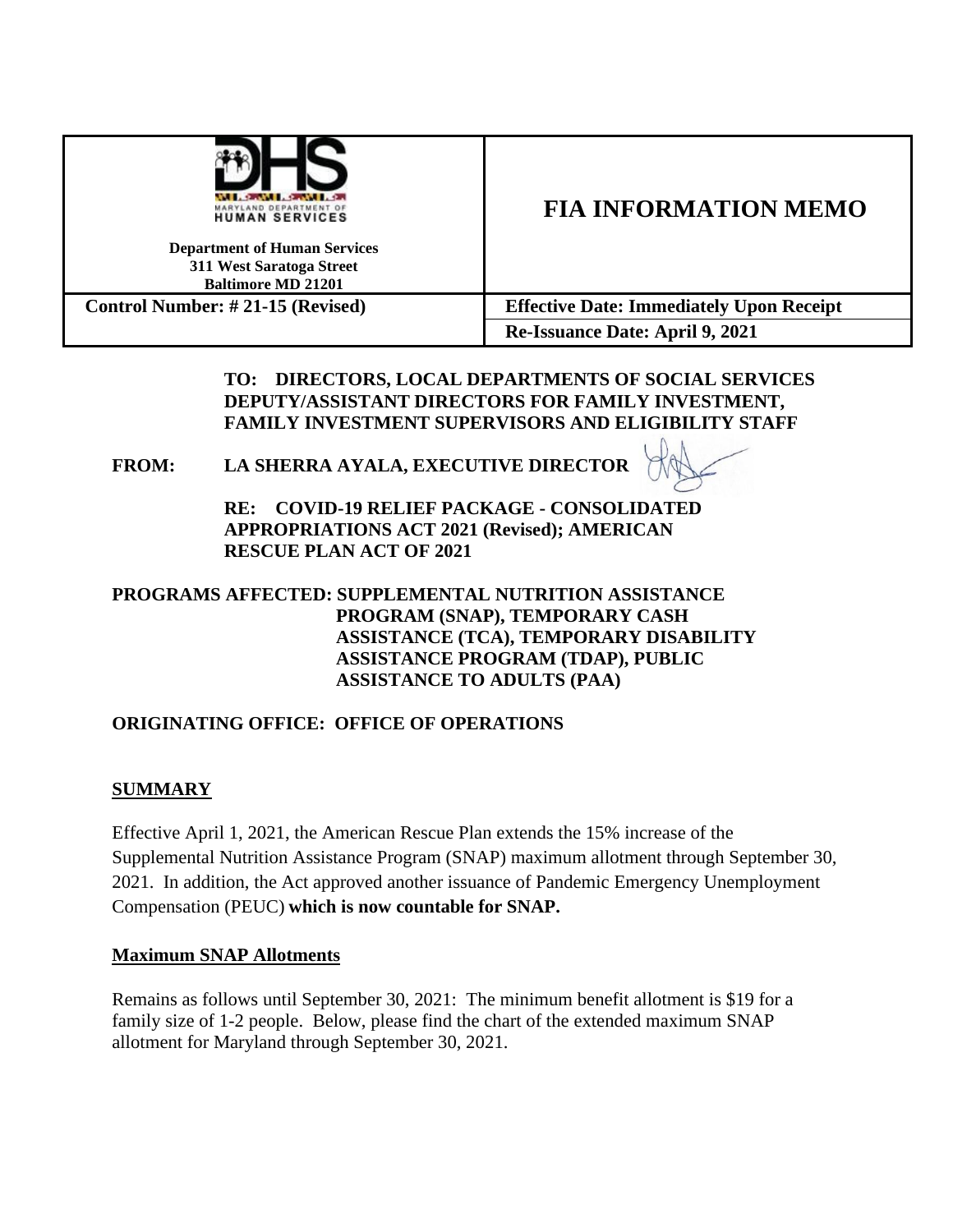# **Maximum SNAP Allotments for 48 States and DC**

| <b>Household Size</b>  | 48 States and DC |
|------------------------|------------------|
| 1                      | \$234            |
| $\overline{2}$         | \$430            |
| 3                      | \$616            |
| $\overline{4}$         | \$782            |
| 5                      | \$929            |
| 6                      | \$1,114          |
| 7                      | \$1,232          |
| 8                      | \$1,408          |
| Each additional person | \$176            |

## **Transitional Food Supplement Program (TFS)**

Effective February 2021, all of the TFS benefits have been increased by 15%.

• An underpayment project for the January 2021 issuance was completed on February 24, 2021.

# **Maryland Supplemental Nutrition Assistance Plan (MSNAP)**

Effective February 2021, all of the MSNAP benefits have been increased by 15%.

• An underpayment project for months prior to February 2021 was completed on February 23, 2021.

### **Pandemic Unemployment Income (effective April 1, 2021)**

- Pandemic Unemployment Assistance (PUA) **countable**
- Pandemic Emergency Unemployment Compensation (PEUC) **countable**
- Federal Pandemic Unemployment Compensation (FPUC) Exclude from income and asset considerations in the month of receipt and the following 9 months.
	- **Example:** BEACON validates that FPUC was approved as of Dec. 1, 2020. The FPUC benefit is not countable for SNAP through September 2021. The first month the FPUC benefit is countable for SNAP will be October 2021.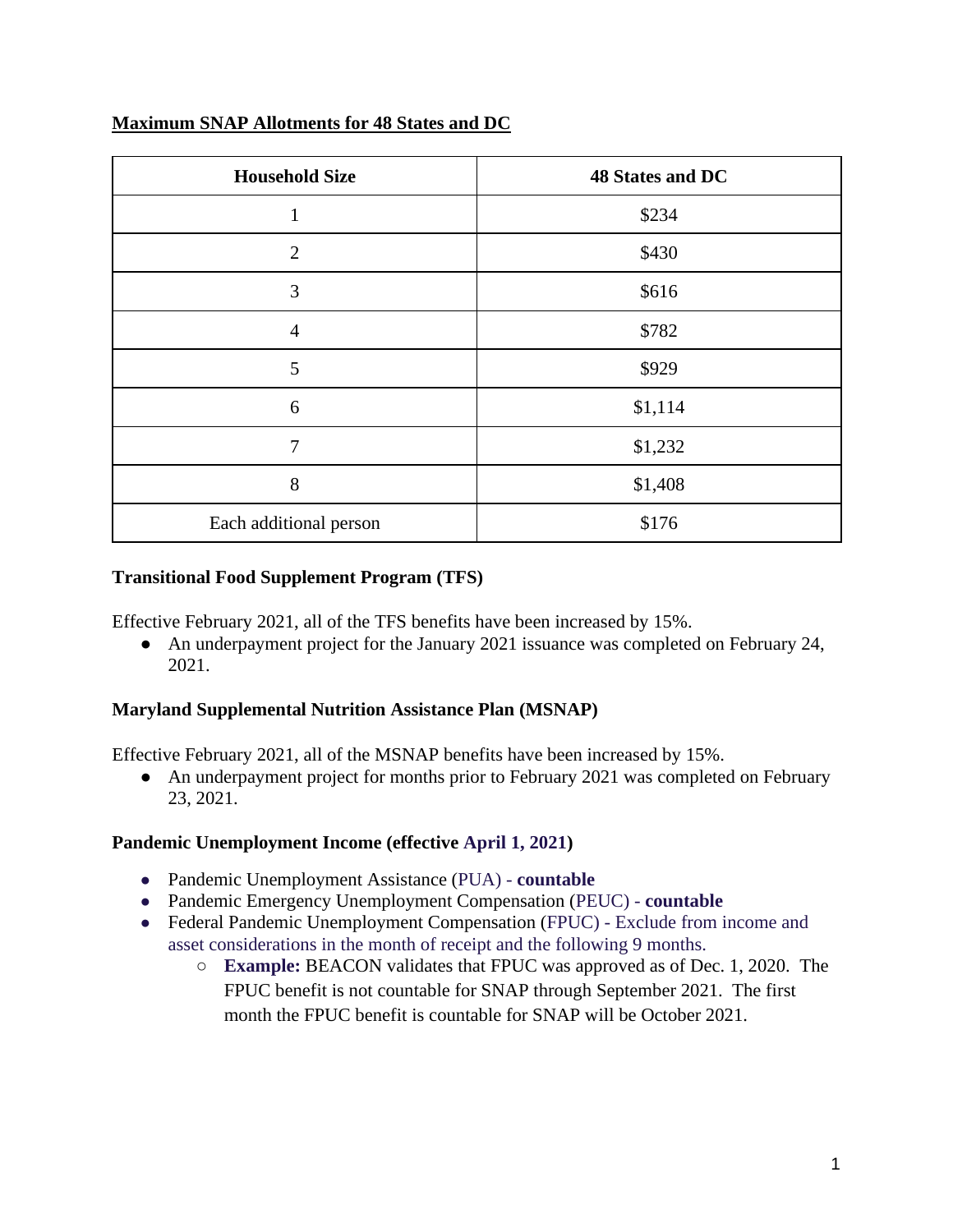

CARES: Code the PUA and or the PEUC as "OF" so that it only counts for SNAP:

### THE REMAINDER OF THIS PAGE IS INTENTIONALLY LEFT BLANK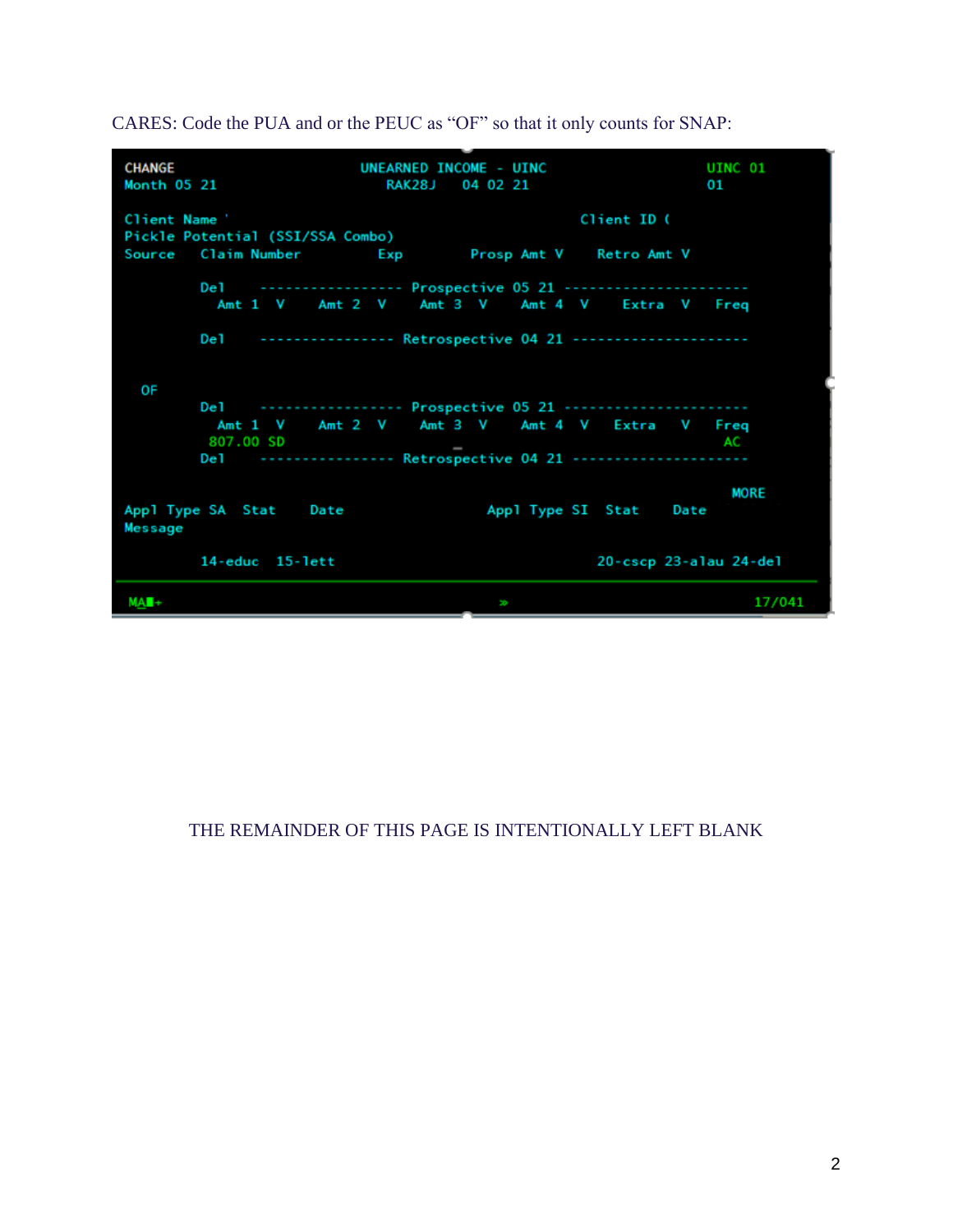E&E: Code the PUA and or the PEUC as follows so that it only counts for SNAP:

1. From the **Left-Hand Navigation Menu**, click the **Income** menu option. Then, select the **Unearned Income** tab. Click the **+Add Unearned Income** button to add case details.

| Intake: Uneamed Income           | <b>HOH: Brian James</b> | Case ID: 300873819                              | Programs: SNAP   | <b>Status: Pending</b>                 |        |
|----------------------------------|-------------------------|-------------------------------------------------|------------------|----------------------------------------|--------|
| <b>Eligibility Determination</b> | Income                  |                                                 |                  | ō                                      |        |
| Case Home                        | $\sim$                  |                                                 |                  |                                        |        |
| Momber Details                   | Member                  | Cheqoe Member<br>Brian James (30) (1/1)         |                  | ٠                                      |        |
| Contact Information              |                         |                                                 |                  |                                        |        |
| Citizenship Details              |                         |                                                 |                  |                                        |        |
| Member Verification              | Earned Income           | Unearned Income Applications<br>Unearned Income | Potential Income | Payment to Custodial Parent            |        |
| Authorized Representative        |                         |                                                 |                  | Add Uneamed Income                     |        |
| Program Request                  |                         |                                                 |                  |                                        |        |
| Individual Details               | Type<br>Sub Type        | <b>Begin Date</b><br><b>End Date</b>            | Frequency        | Actions<br>Amount                      |        |
| Education Details                |                         |                                                 |                  |                                        |        |
| Pregnancy Information            |                         |                                                 |                  | nems per page: 5 = 0 df 0 = (< < > > > |        |
| Assets                           | <b>D</b> Upload Files   |                                                 |                  |                                        |        |
| Income                           |                         |                                                 |                  |                                        |        |
| Expenses                         |                         |                                                 |                  |                                        |        |
| <b>Additional Info</b>           |                         |                                                 |                  |                                        |        |
| A Eligibility Review             | $&$ Back                |                                                 |                  |                                        | Next > |
| <b>T</b> Works                   |                         |                                                 |                  |                                        |        |
|                                  |                         |                                                 |                  |                                        |        |

2. Select the **Unearned Income Type** as "Other" and the **Subtype** as "Other Countable SNAP only". Click the **+Add Unearned Income Amount** to add the income amount. Then press Save & Close to save the details.

| Brian James (30)<br>$T_1 \oplus 0$ $\bullet$<br>Subfype *<br>Unearned Income Type<br>$\mathbf{w}$<br>Other Countable All Programs<br>Other<br>Other Countable Cash Assistance Only<br>Payment Dates<br>茴<br>Payment Start Date<br>Other Countable Medical Assistance Only<br>Other Countable SNAP Only<br>Other Non Countable All Programs<br>Add Unearned Income Amount<br>Amount Start Date<br>Amount End Date<br>Last Update Date<br>Type<br><b>Amount</b> | Please add a new amount or end date an existing income record. If you do not want to make any updates, please discard to go back to the previous screen.<br><b>Discard</b> | Save & Close | ō | <b>UNEARNED INCOME</b> |  |
|---------------------------------------------------------------------------------------------------------------------------------------------------------------------------------------------------------------------------------------------------------------------------------------------------------------------------------------------------------------------------------------------------------------------------------------------------------------|----------------------------------------------------------------------------------------------------------------------------------------------------------------------------|--------------|---|------------------------|--|
|                                                                                                                                                                                                                                                                                                                                                                                                                                                               |                                                                                                                                                                            |              |   |                        |  |
|                                                                                                                                                                                                                                                                                                                                                                                                                                                               |                                                                                                                                                                            |              |   |                        |  |
|                                                                                                                                                                                                                                                                                                                                                                                                                                                               |                                                                                                                                                                            |              |   |                        |  |
|                                                                                                                                                                                                                                                                                                                                                                                                                                                               |                                                                                                                                                                            |              |   |                        |  |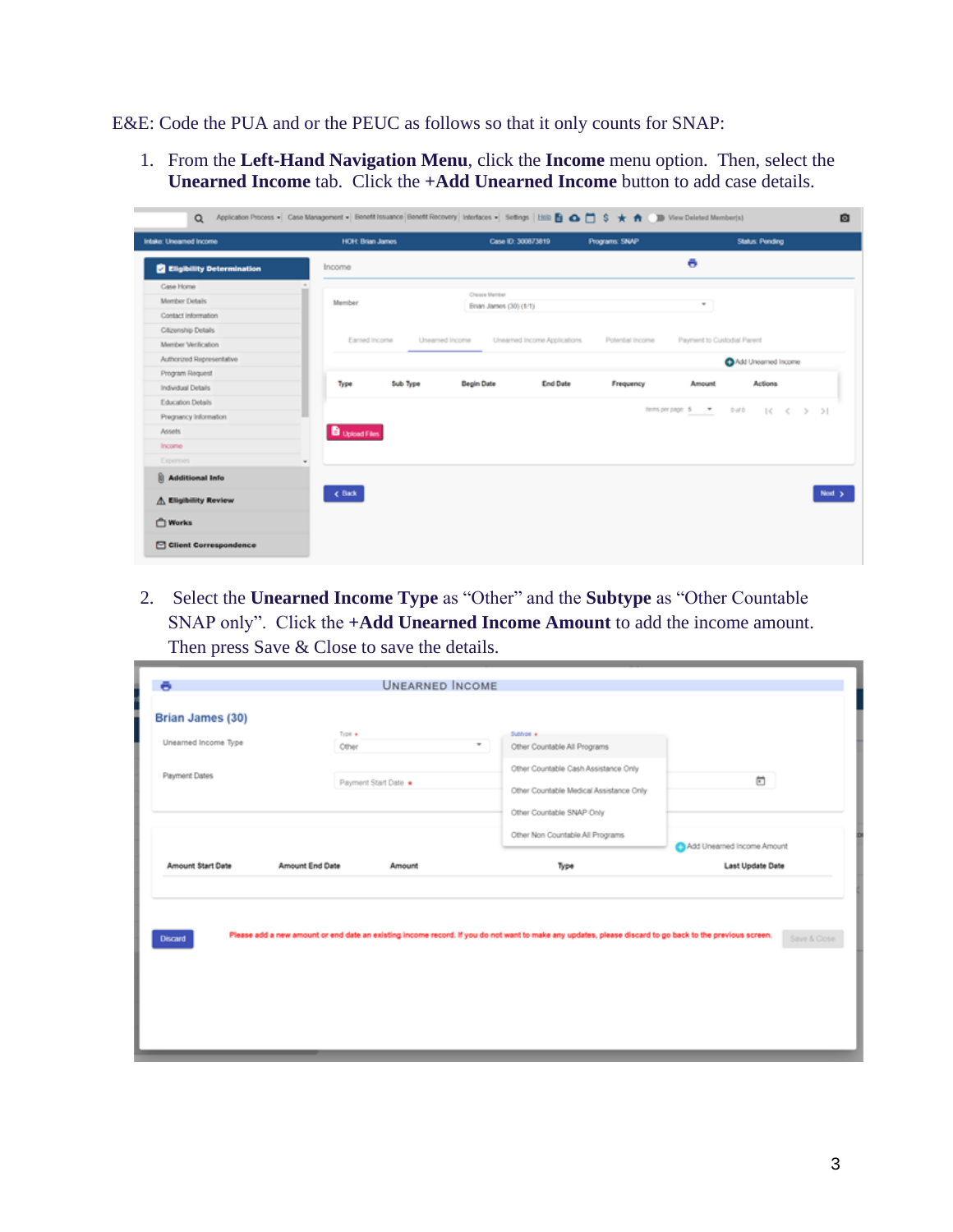If the information is unclear you will request clarification if the information is:

- 1. Less than 60 days old relative to the first day of the month in which the information was received and required to have been reported based on Simplified Reporting requirements, OR
- 2. The unclear information appears to present significant conflicting information about household circumstances at the time of certification.

**NOTE:** Unless a case is due for a redetermination or the customer submits an interim change, there is no need to take any action on active cases which will affect unemployment income and eligibility.

## **Pandemic Unemployment Income remains uncountable for the following programs:**

**TCA:** As of January 1, 2021, all pandemic-related unemployment is excluded for the purpose of TCA eligibility determinations. Regular, non-pandemic unemployment benefits remain countable. All other factors of eligibility are required.

**TDAP:** As of January 1, 2021, all pandemic-related unemployment is excluded for the purpose of TDAP eligibility determinations. Regular, non-pandemic unemployment benefits remain countable. Verification of a disability remains a requirement for TDAP eligibility.

**PAA:** As of January 1, 2021, all pandemic-related unemployment is excluded for the purpose of PAA eligibility determinations. Regular, non-pandemic unemployment benefits remain countable. All other factors of eligibility are required.

# **SNAP Student Provisions**

For all SNAP applications received or processed on or after January 16, 2021, the Consolidated Appropriations Act, 2021 temporarily expanded student eligibility exemptions until 30 days after the COVID-19 public health emergency is lifted. Students enrolled at least half-time in an institution of higher education must meet an exemption to be eligible for SNAP. Two new additional exemptions are listed below:

- The individual is eligible to participate in a State or Federally financed workstudy program during the regular school year, as determined by the institution of higher education, but is unable to actually participate.
- The individual has an expected family contribution (EFC) of \$0 in the current academic year.

These new, temporary student exemptions shall be in effect for initial SNAP applications until 30 days after the COVID-19 Federal public health emergency is lifted. **Students must only provide verification of the exemption if questionable**. If the exemption status is unclear, a viable option is to take the appropriate case management action, such as calling the customer or submitting a request for verification if applicable. Please narrative accordingly.